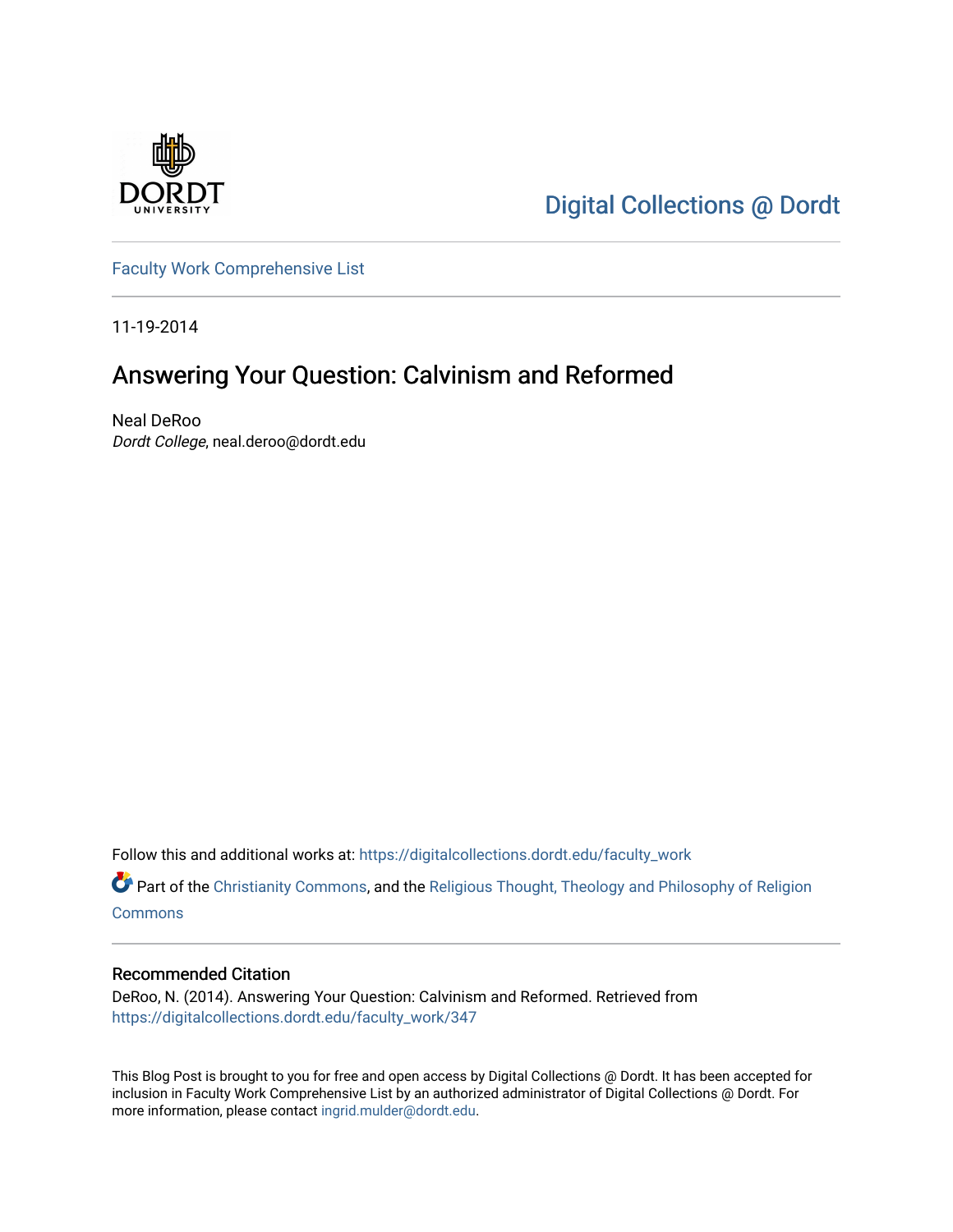### Answering Your Question: Calvinism and Reformed

#### Abstract

"'Reformed' is a larger umbrella term encompassing a strand of thought and church history that emerged in Christianity as a result of the Protestant Reformation."

Posting about terms used to define belief systems from In All Things - an online hub committed to the claim that the life, death, and resurrection of Jesus Christ has implications for the entire world.

[http://inallthings.org/answering-your-question-calvinism-and-reformed](http://inallthings.org/answering-your-question-calvinism-and-reformed/)/

#### Keywords

In All Things, Abraham Kuyper, Calvinism, Reformed theology

#### **Disciplines**

Christianity | Religious Thought, Theology and Philosophy of Religion

#### **Comments**

[In All Things](http://inallthings.org/) is a publication of the [Andreas Center for Reformed Scholarship and Service](http://www.dordt.edu/services_support/andreas_center/) at Dordt [College](http://www.dordt.edu/).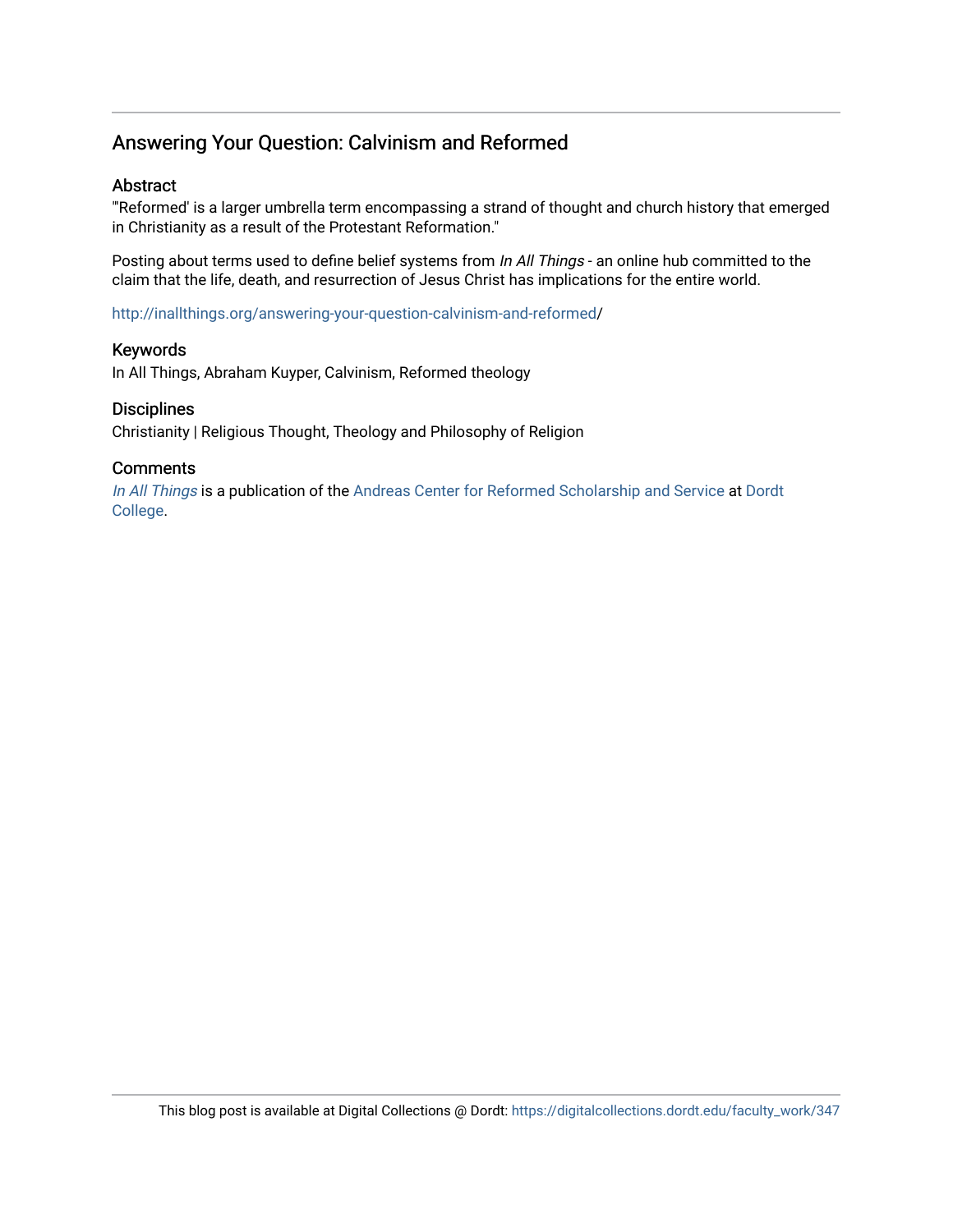# **Answering Your Question: Calvinism and Reformed**

**inallthings.org**[/answering-your-question-calvinism-and-reformed/](http://inallthings.org/answering-your-question-calvinism-and-reformed/)

#### Neal DeRoo

I see a lot of terms about "Reformed" used interchangeably, but I am not so sure they do all *mean the same thing and was hoping you could explain them. Terms I see are: Calvinism, Reformed, Neo-Calvinism, Neo-Reformed, and New Calvinism. There may be others–but these are just off the top of my head.-Kelly*

The difficulty in answering a question like this lies in the fact that, as you said, people use the terms more or less interchangeably, which means that defining each one precisely is difficult: do you define them according to how people use them? If so, which people? Do you define them according to how they should be defined? If so, according to which standard? In general, I'll try to keep it short, and define them in broad strokes, in ways that I think most people who self-identify with that label would be comfortable with. If you aren't, please say so in the comments.

Alright, here we go:

**Calvinism**: in general, anything that flows out of the life and work of John Calvin. This can be used theologically and denominationally.

*Theologically*, Calvinism focuses on the sovereignty and power of God as Creator, Redeemer, and Sanctifier, and on the need of every creature to be in relationship with that God. Theological Calvinism is often (if somewhat unfairly) summarized by the acronym [TULIP](http://inallthings.org/glossary/tulip/).

*Denominationally*, Calvinism refers to any organized group of churches that traces an historical lineage to Calvinist theology and polity. The church governance structure tends to focus on the elders (not the pastor) as the leaders of the local congregation; local congregations are accountable to regional groupings, which send delegates to national meetings. Due to historical development, some churches that are denominationally Calvinist no longer reflect a Calvinist church structure, and others are only minimally theologically Calvinist (if at all). In turn, some non-Calvinist denominations can be theologically Calvinist (e.g., some southern Baptists are theologically Calvinist).

**Neo-Calvinist:** those following in the tradition of Abraham Kuyper. While affirming much of the Calvinist tradition, they tend to focus more on the "T" of TULIP, considering the 'total' nature of sin to be a matter of scope (everything in creation is affected by sin) rather than depth (there is no goodness left in creation). This, in turn, implies that all parts of creation (every [square](https://www.goodreads.com/author/quotes/385896.Abraham_Kuyper) inch)—as well as all parts of human living are in need of redemption and sanctification. This provides an impetus for Christians to engage meaningfully in culturally transformative (or re-formative) actions. [Contemporary](http://forsclavigera.blogspot.com/) examples include James K.A. Smith and Tim [Keller](http://www.timothykeller.com/).

**New Calvinism**: a [recent](http://www.challies.com/resources/where-did-all-these-calvinists-come-from-a-visual-history) revival of [Calvinist](http://www.challies.com/quotes/john-piper-12-features-of-the-new-calvinism) thought with a heavy focus on: a) the sovereignty of God over matters pertaining to personal salvation (captured succinctly in the term ["predestination](http://inallthings.org/glossary/predesination/)"); and b) [complementarian](http://inallthings.org/glossary/complementarian/) gender roles. They tend to focus more on the "U" and "L" of TULIP, claiming that God alone decides who will spend eternity in heaven and who will spend eternity in hell. Some contemporary examples include John Piper and Mark Driscoll.